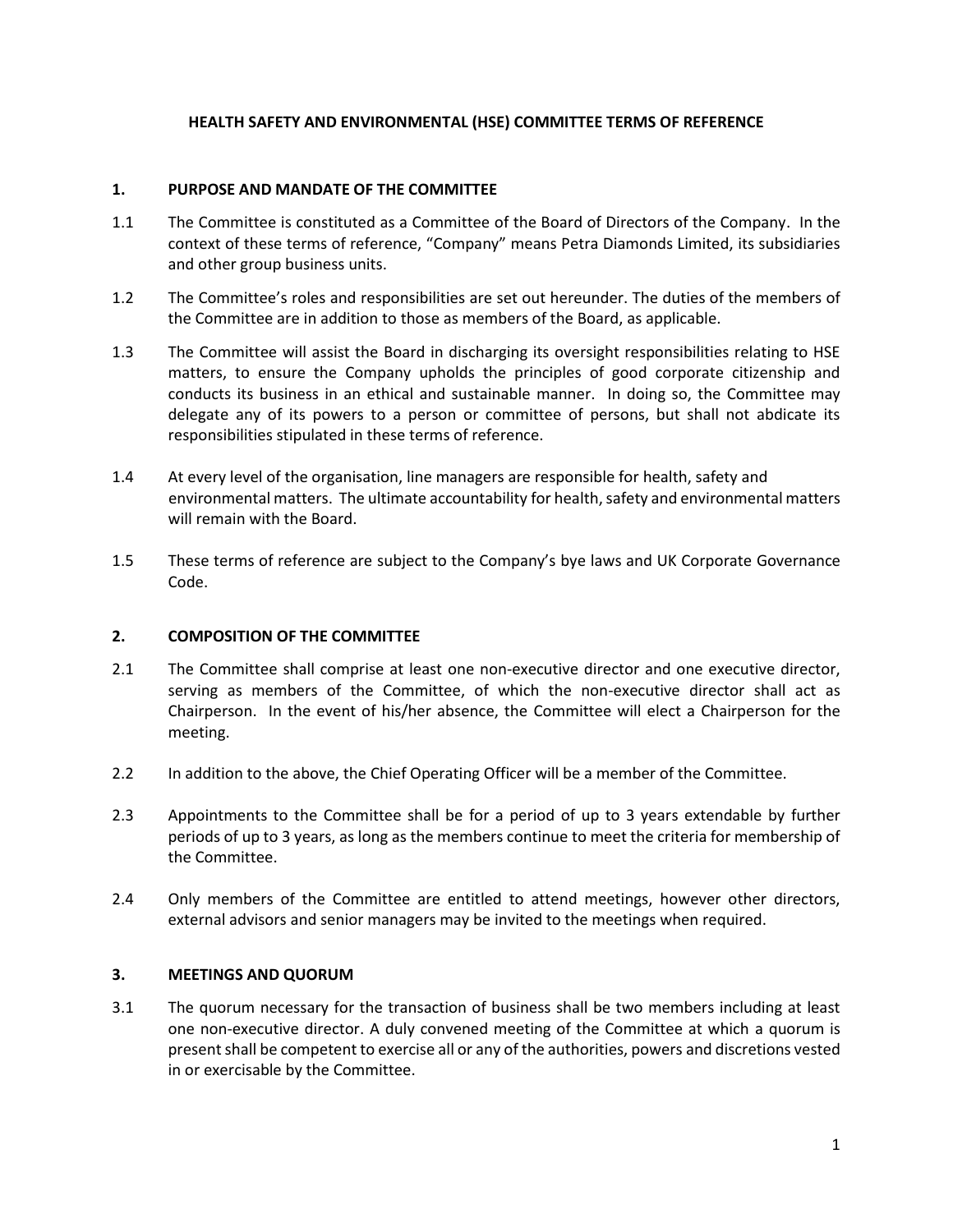- 3.2 Members of the Committee may attend in person or participate by other means, including teleconference or video conference.
- 3.3 The Company Secretary or their nominee shall act as secretary of the Committee.
- 3.4 The Committee shall meet at least twice a year and at such other times as may be required. Notice of a meeting as well as the agenda and working papers shall be sent to the Committee at least 5 days prior to the meeting. Minutes of the meeting shall be distributed to the Members promptly after the meeting.
- 3.5 Should a meeting of the Committee not be quorate, the actions taken by the Committee in terms of the resolutions taken at such non-quorate meeting shall be ratified by the Board.
- 3.6 Committee members are expected to attend all scheduled meetings of the Committee, whether in person or via telephone/video conference. If absent, the submission of a prior apology to the Chairperson or Company Secretary is required.

## **4. AUTHORITY OF THE COMMITTEE**

- 4.1 A duly convened meeting of the Committee at which a quorum is present shall be competent to exercise all or any of the authorities, powers and discretions vested in or exercisable by the Committee.
- 4.2 The Committee is authorised by the Board to investigate any activity or state of affairs within its terms of reference.
- 4.3 The Committee is authorised to seek any information it requires from any employees or officers through any of the Company's executives.
- 4.4 The Committee is authorised to obtain, at the Company's expense, subject to any budgetary constraints imposed by the Board, expert advice from the Company's auditors, professional advisers or otherwise, and to take independent professional advice and to require the attendance of outsiders with relevant experience and expertise if it considers it necessary.
- 4.5 The Committee is authorised to select, set the terms of reference and appoint consultants, at the Company's expense, subject to any budgetary constraints imposed by the Board.
- 4.6 The Committee may delegate its authority as per the Petra Group Delegation of Authority Policy and Matrix, which is approved by the Board. The Matrix will be attached as an annexure to these terms of reference and will be updated as and when amendments are made to the Matrix through the necessary approval framework.

## **5. DUTIES AND RESPONSIBILITIES OF THE COMMITTEE**

- 5.1 The Committee shall discharge the duties below for the Company and Group as appropriate, by:
- 5.1.1 assessing the policies and systems within the Group for ensuring compliance with material local and international legal and regulatory requirements with respect to health, safety and environmental aspects;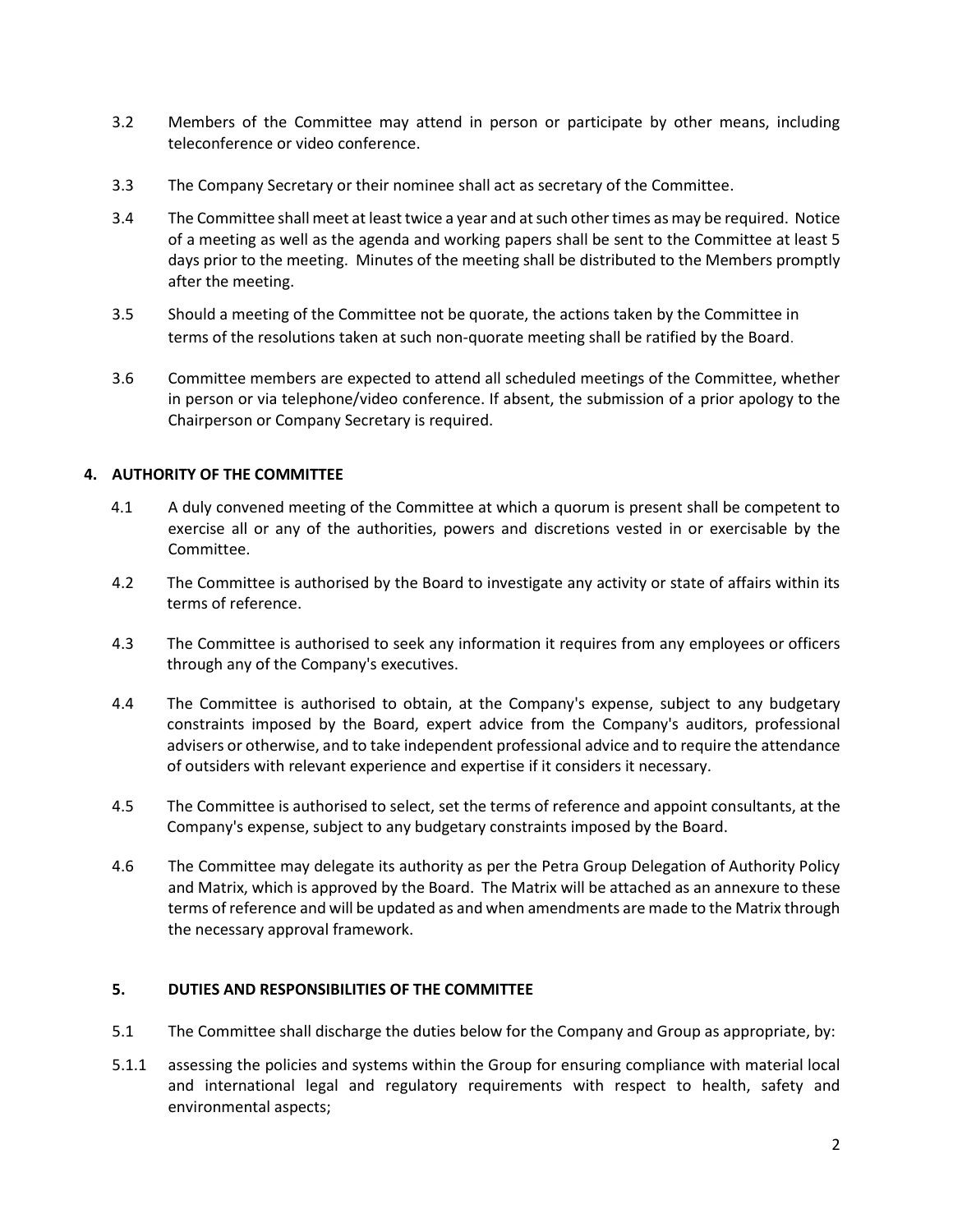- 5.1.2 evaluating the effectiveness of the Group's framework, policies and systems for identifying and managing health, safety and environmental risks within the Group's operations;
- 5.1.3 considering technical developments in the fields of health, safety and environmental management and practice and, where appropriate, to have the impact of these on the business assessed and to provide appropriate strategic guidance;
- 5.1.4 assessing the performance of the Group regarding the impact of health, safety and environmental decisions and actions upon employees, communities and other stakeholders. It shall also assess the impact of such decisions and actions on the reputation of the Group;
- 5.1.5 recommending to the Board, amongst other things, the formulation and setting of objectives and Key Performance Indicators (KPIs) to be achieved;
- 5.1.6 reviewing the Group's HSE Objectives and KPI's performance on a quarterly basis;
- 5.1.7 reviewing reports, on behalf of the Board, from management concerning all fatalities and significant HSE incidents and accidents within the Group and actions taken by management in this regard;
- 5.1.8 reviewing the Group's public disclosure on HSE matters and approving it for submission to the Board as necessary;
- 5.1.9 ensuring, on behalf of the Board, that an internationally recognised Health and Safety Management System and an Environmental Management System are implemented and maintained;
- 5.1.10 ensure systems are in place for subsidiaries to record and submit statistical data that may be required for legal, regulatory and other external reporting. The data must meet or exceed the level of 'reasonable assurance' and the reporting criteria that will meet internal/external stakeholder requirements;
- 5.1.11 reviewing and reporting on material non-compliance by the Company and departures from policy, guidelines and appropriate local and international standards;
- 5.1.12 receiving and considering HSE Compliance, Assurance and Performance (CAP) audit schedules carried out in terms of both legal, regulatory and other adopted requirements;
- 5.1.13 communicating, where applicable, its material HSE risks to the Audit and Risk Committee of the Board; and

## **6. REPORTING**

- 6.1 The Chairperson shall report to the Board on its proceedings after each meeting on all matters within its duties and responsibilities.
- 6.2 The Committee shall make whatever recommendations to the Board it deems appropriate on any area within its remit where action or improvement is required.